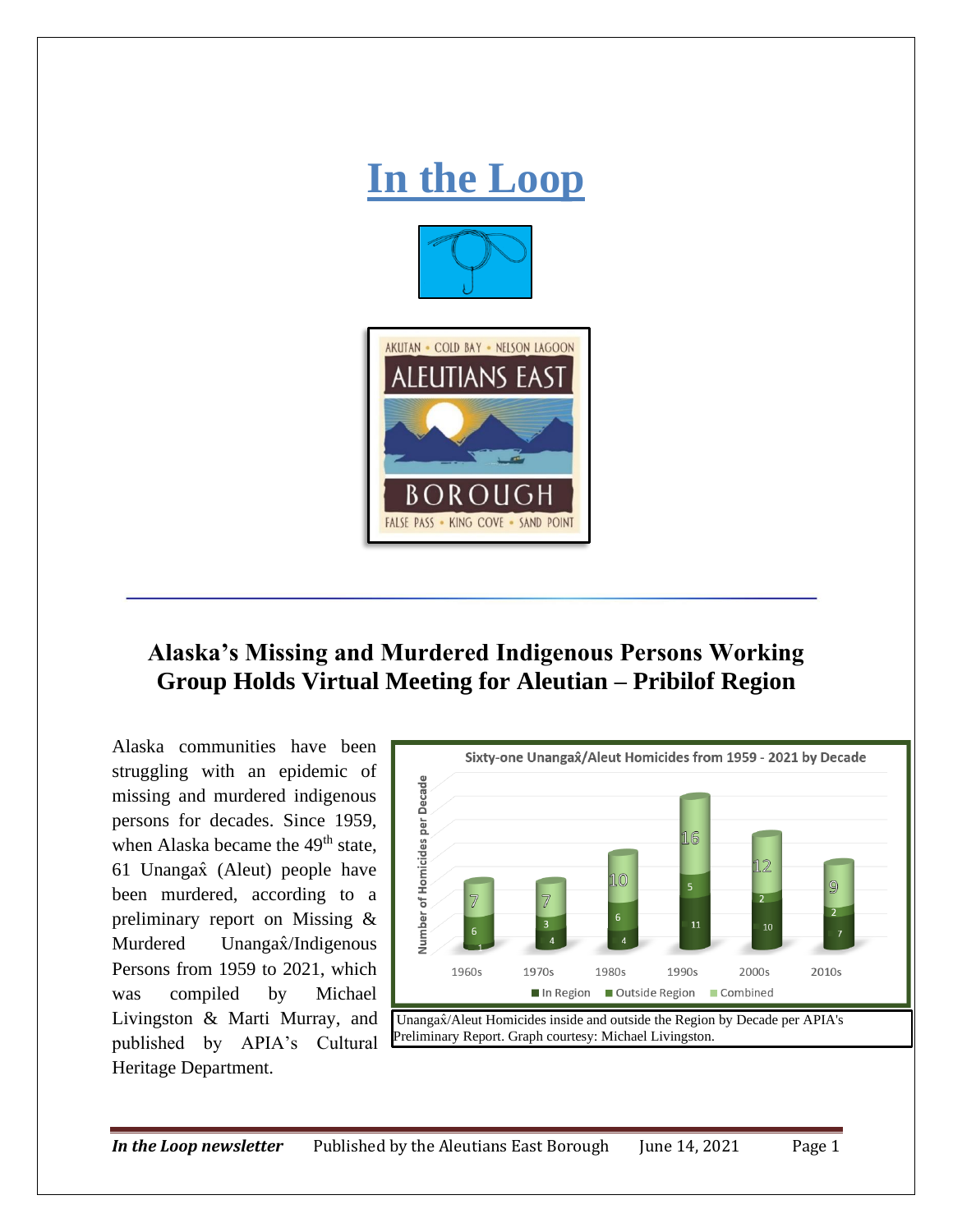"That's almost one Aleut homicide per year, and these numbers are preliminary," Dimitri Philemonof, President/CEO of APIA said in remarks read by Livingston during the May 20<sup>th</sup> Alaska Missing & Murdered Indigenous Persons (MMIP) Consultation and Listening Session. The virtual event was hosted by APIA. Philemonof was unable to attend the meeting.

According to the preliminary report, Indigenous homicide victims in the Aleutians are 28.6 % female and 71.4 % male. The average age for homicide victims is 27 with a range from 1 to 57. Unangax̂ homicide victims include a boy (age 7) and a girl (age 9). The year 1982 was the deadliest in the region with four homicides. This does not include the 37 Unangax murdered outside of the region. From 1959 to 2021, APIA's Preliminary Report revealed 61 Unangax homicides with 24 in the region (not including four non-Unangax̂ homicides) and 37 outside the region, (20 or 54%) mostly in Anchorage. Per decade, the 1990s was the deadliest inside and outside the region, with 16 Unangax̂ homicides, an average of 1.6 per year or 1.33 a month.

"There may be more victims not identified. Each of these numbers have a name, a name you and I know – names of people we are likely related to," Philemonof added in his remarks. "None of these innocent victims deserve this."

Last year, the U.S. Attorney's Office launched the Alaska MMIP initiative to address the challenges of response in the state to this deadly epidemic. The group is a multi-disciplinary team involving the collaboration and coordination of tribal representatives, federal, state, local and tribal law enforcement. Social and victims service providers are also part of the team. Several partners provided presentations during the virtual discussion. Family members also shared their personal stories of missing and murdered family members.

"The reason I got into this is that I lost my sister to domestic violence," said Jessie Kitamura, who is a healthy relationships advocate with APIA.

Kitamura said her 35-year-old sister, Crystal Rice-McDonald, was murdered in 2014 in Fairbanks by her husband, John McDonald.

Originally, John McDonald reported the murder as a suicide. However, he was charged with  $1<sup>st</sup>$  and 2<sup>nd</sup> degree murder after the investigation found that he was responsible for his wife's death.

The  $1<sup>st</sup>$  and  $2<sup>nd</sup>$  degree murder charges were dismissed in 2015 after a judge threw out McDonald's statements to police and ruled he was too drunk when officers read him his rights. The judge stated that officers should have read him his Crystal Rice-McDonald was murdered by her husband



in 2014 in Fairbanks. Photo courtesy: Jessie Kitamura.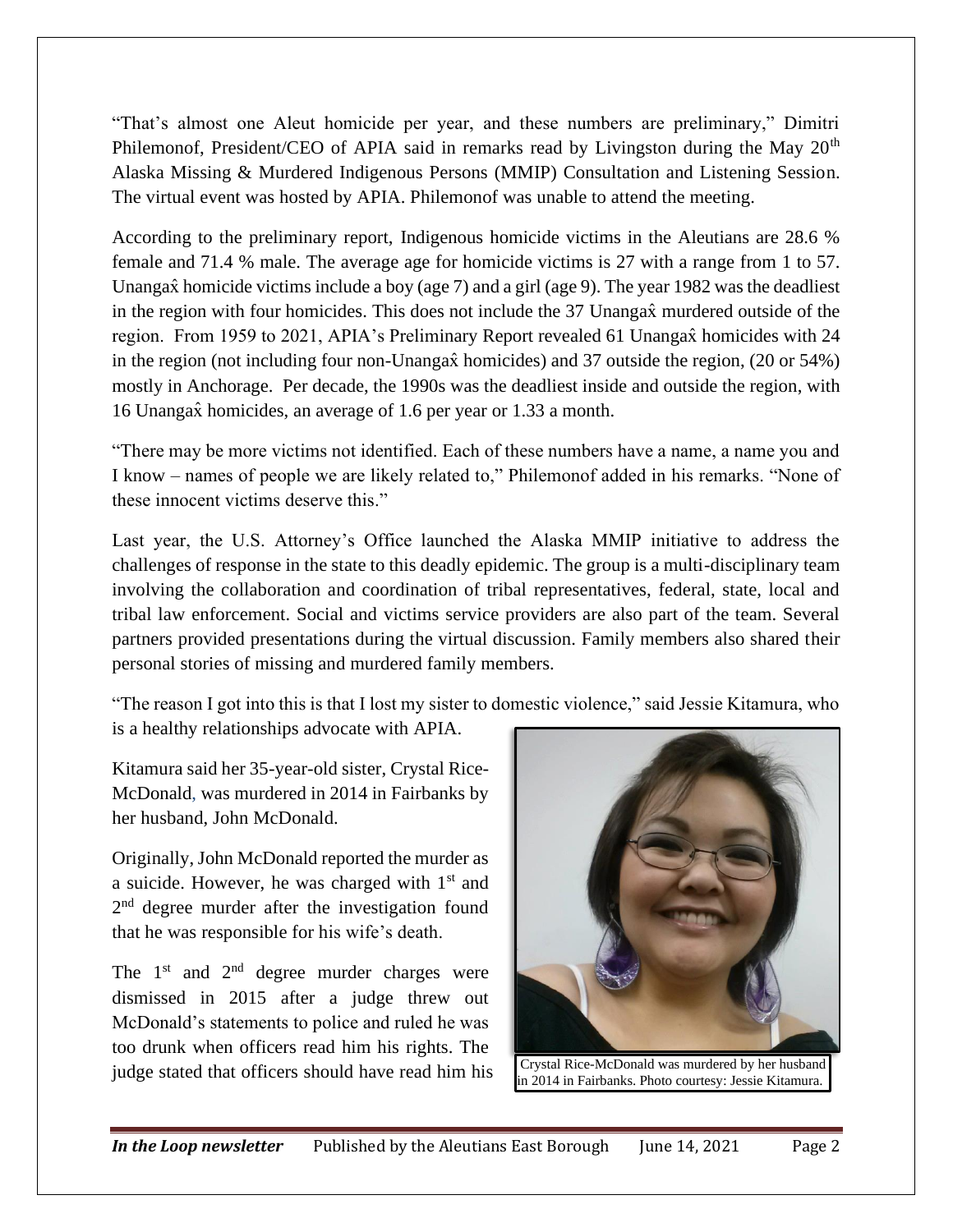rights again and obtained information after he sobered up.

"So they couldn't use the confession, and they didn't do their due diligence to collect the evidence," Kitamura said.

McDonald later plead to a lesser crime, criminally negligent homicide.

"Unfortunately, my pregnant sister, who was murdered, did not get justice," Kitamura said. "She is why my heart is so dedicated to this issue."

Chy Maitland, a healthy relationships advocate with APIA, also experienced family tragedy.

"I'm also a family member of two missing – murdered indigenous people," she said. "My stepsister was murdered last week. My uncle, who I didn't get the chance to know, was missing and presumed dead after a boating accident before I was born."

Candace Nielsen of Cold Bay understands what it's like to lose family members suddenly and senselessly.

"I have two cousins on our murdered persons list," she said.

One was killed in 2007 and the other in 2015, both in alcohol-related car crashes in Nelson Lagoon.

"Both were really tragic and traumatic times for my family," she added.

For generations, Alaska Natives and American Indians have experienced disproportionately high rates of violent crimes. However, until now, there have been no official statistics specifically tracking missing and murdered indigenous people in Alaska communities.

In February, the Alaska MMIP launched a pilot program, which includes three model sites: the Curyung Tribal Council of Dillingham, the Native Village of Unalakleet, and the Koyukuk Native Village.

"We really had to be a bit creative about how we looked at this," said Ingrid Cumberlidge, U.S. Attorney's Alaska Office MMIP Coordinator. "We wanted to include the tribes, stakeholders, providers, and law enforcement, and we wanted it to be multi-disciplinary."

These sites are establishing plans for tribal communities to collectively use their resources and effectively support a multi-disciplinary approach. The Tribal Community Response Plans (TCRP) guidelines are being shared across the state. The guidelines address the response to new missing and murdered persons cases by outlining how tribal governments, law enforcement and other partners can best work together to approach such cases. The TCRP guidelines include those with unique challenges.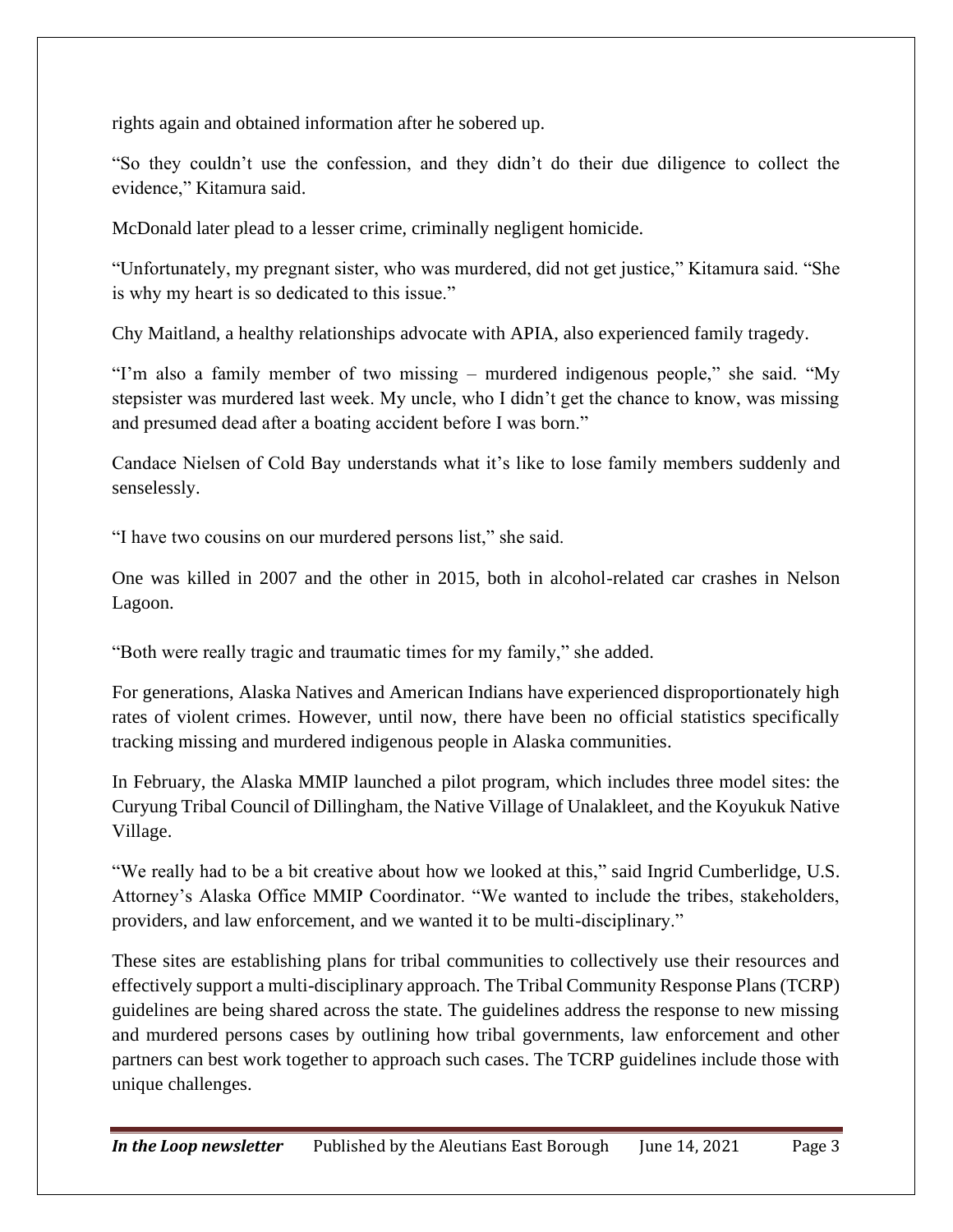"One was for those communities without any law enforcement presence," said Cumberlidge. "The second one was for communities with limited law enforcement (VPSOs or VPOs) or maybe a one-person municipal police department. Then there are the hub communities with municipal or state law enforcement."

For those with missing family members, it's crucial to notify law enforcement immediately. The way cases are reported in the media is also important. When the Curyung Tribal Council of Dillingham met with journalists during the formation of its tribal community response plan, they asked the media to honor and respect all the tribal members as people first.

"So for instance, if you were to have a teacher outside of the community go missing, that would be the headline," said Cumberlidge. "The feeling in Dillingham was that was not the way stories were approached if it was a Native person, so they asked the media to change that. Dillingham was successful. The media are not leading with a story that it's an Alaska Native missing person



Coordinator, during a virtual consultation and listening session hosted by APIA.

or that they're involved in substance abuse. Now they're leading with the fact that somebody is missing, and we need to find them right away."

One of the goals of the Alaska MMIP pilot project is to identify root causes for missing and murdered indigenous people. Those causes include domestic violence and substance abuse. Other causes include the dangers of social media to children, which can lead to human trafficking. Chy Maitland said she nearly became a victim of human trafficking when she was about 13 years old.

"I was talking to someone online who I thought was my age," she said. "Eventually, they tracked my IP address and broke into my house while my family and I were having dinner. The police showed up, but the guy ran into the woods," Maitland said. "He was never caught. This kind of stuff happens all the time, and it could happen to anyone you know."

Historical trauma is another root cause of missing and murdered indigenous people. For the Unangax<sup> $\hat{x}$ </sup> people, this trauma spans generations. During the 1700s, thousands of the Unangax were murdered during European colonization.

"Over the past 300 years, the Unangax̂ people may have endured more homicides than others," APIA's President/CEO Dimitri Philemonof said during remarks read by Livingston. "Yet this fact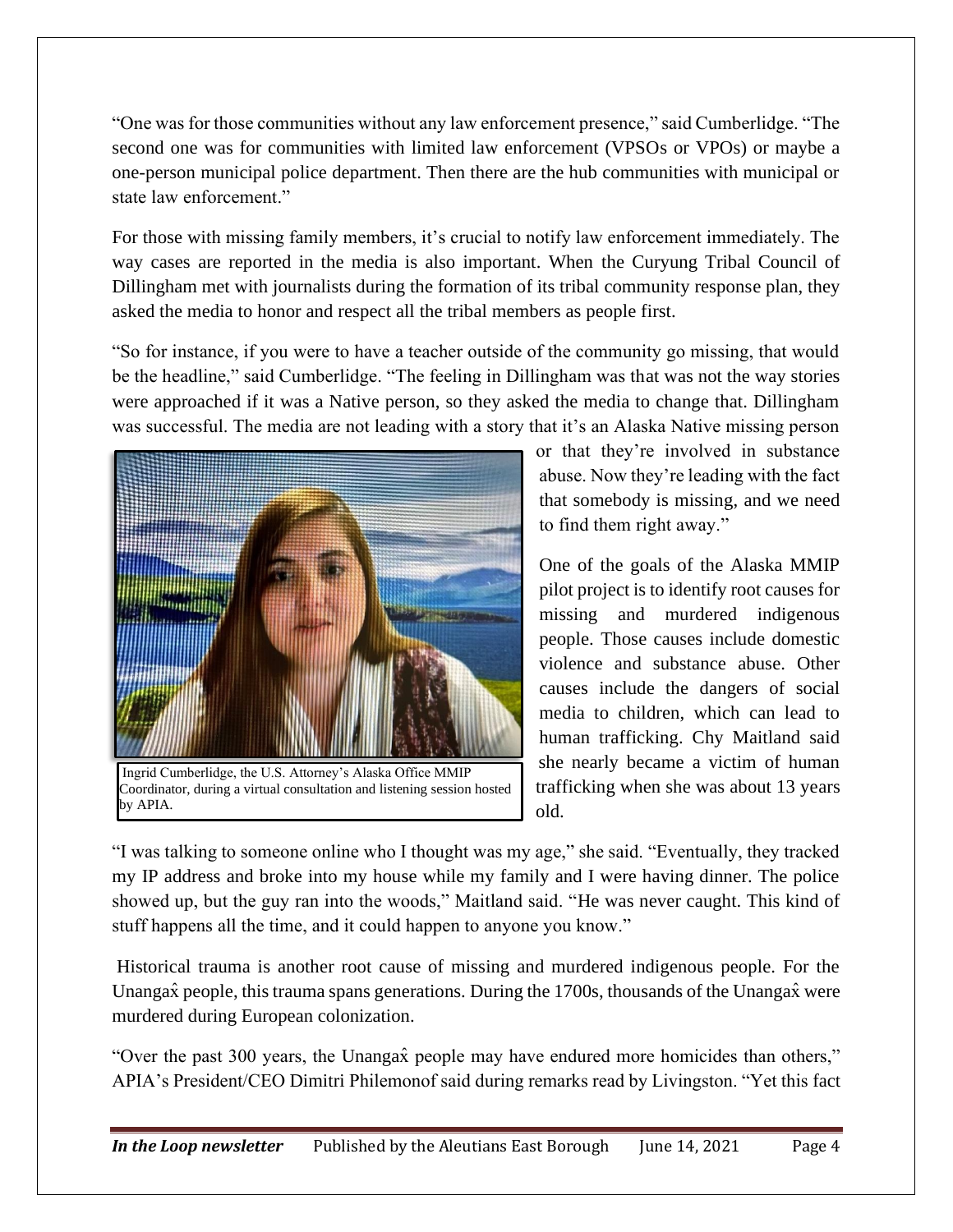is not well-known because these memories have been stuffed down, forced to be forgotten, so they do not become part of our institutional knowledge."

High rates of homicides also occurred during World War II, when the Unangax were taken prisoner of war to Japan where 24 of the 42 Indigenous people died from starvation. Other Unangax̂ people were interned by force to southeast Alaska by the U.S. government where there were high rates of death later determined by a U.S. Commission to be wrongful deaths.

Today, the mission of APIA includes advocating for the safety of the Unangax in their communities. Recently, APIA began dedicating more resources toward collecting basic data so it can be analyzed to find patterns.

Livingston said he started learning about MMIP at the age of 16, before the acronym existed, when a young Aleut person was murdered in a nearby village. Five years later, he began investigating his first homicides as a police officer for Unalaska, where he served in that post for 3 ½ years. He later served as a police officer for Anchorage for 20 years, including working as a homicide detective with the major crimes unit before retiring from law enforcement. However, as APIA's cultural heritage specialist, he continues to research Aleut homicides. Livingston also serves as a captain with the [Alaska State Defense Force,](https://dmva.alaska.gov/asdf?fbclid=IwAR2omRpvkbyzeo239B4VrTw7XD2w5gOzgxLXcAm6V1IEOb6y2EypLFg9KuY&fbclid=IwAR2omRpvkbyzeo239B4VrTw7XD2w5gOzgxLXcAm6V1IEOb6y2EypLFg9KuY) a division of the State of Alaska, whose mission is to prepare



Mike Livingston, APIA's Cultural Heritage Specialist, during Alaska MMIP virtual consultation and listening session.

Alaska to respond to a wide range of emergencies to minimize injury and loss.

"I think it's an area that has been under-researched in the past," he said. "I work with amazing researchers like Marti Murray."

He said when he and Murray first began work on compiling a report, they knew the number of murdered Unangax̂ people would be high.

"We didn't realize how many there were," he said. "One is too many, but one a year during a 62 year period is way too many."

Getting closure for loved ones who have been murdered or missing is an important part of the process. That can be challenging for families, especially when an individual has been missing for years.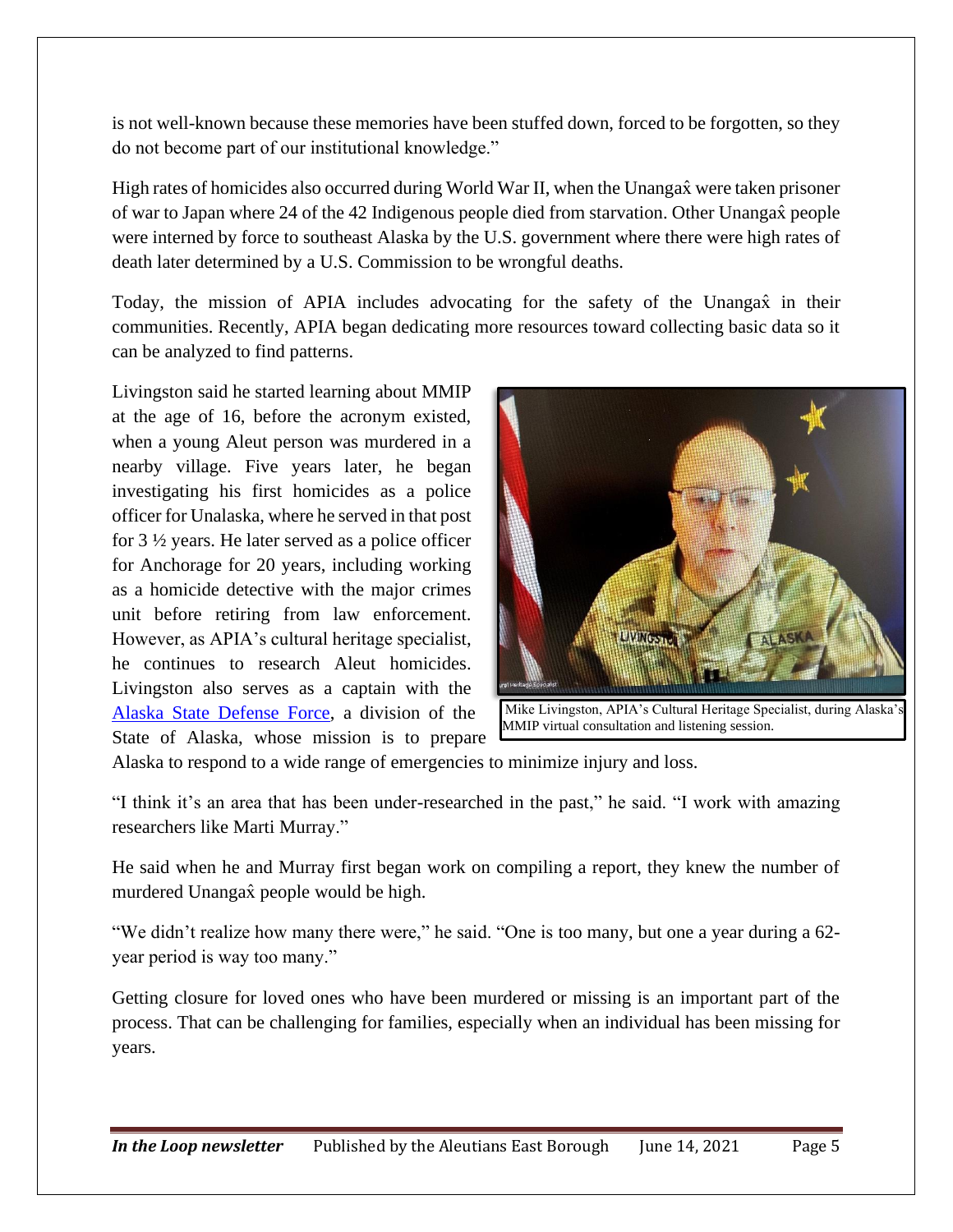In the Aleutian – Pribilof region, nine indigenous persons are considered missing since 1959.

"My cousin went missing a few years ago," said Nikita Bereskin, tribal administrator for the Akutan Traditional Council. "At this point, he's still considered missing."

Bereskin asked how families can get legal closure after someone has been missing for a long period of time.

"There's emotional closure and legal closure," said Livingston. "When a person is missing, a person can eventually be presumed deceased," he said.

A person who has a relationship with the person presumed to be deceased, (for example, a relative, spouse, or significant other) can file a [Presumptive Death Petition](https://courts.alaska.gov/forms/docs/civ-710.pdf) (form CIV-710) with the Alaska Court System, specifying that the disappearance occurred in Alaska, outlining what efforts were made to search for the missing person, and spelling out what circumstances have led the petitioner to believe that the missing person is deceased. The form must be notarized and submitted to a judicial officer of the Alaska Court System. A jury will then listen to the facts.

"Emotional closure can quite often take more time," he said.

Livingston said he would look into what was done during ancient times in our region to assist with closure.

"I do know that grieving was certainly an important part of the process," he said.

Traditional Alaska Native ceremonies have assisted with closure for centuries. For example, after [Alaska State Trooper Commissioner Glenn Godfrey was murdered](https://www.findagrave.com/memorial/151974336/glenn-gordon-godfrey) in Anchorage in 2002, a [Sugpiaq mask burning ceremony](https://youtu.be/B4cpqtQffVQ) was performed in Kodiak in 2009 and posted on YouTube. In [Notes of the Islands of the Unalashka District,](https://www.worldcat.org/title/notes-on-the-islands-of-the-unalashka-district/oclc/474979695&referer=brief_results) Russian Orthodox Father Ivan Veniaminov documented traditional Unangax grieving and burial ceremonies.

During his remarks, Philemonof stated that during ancient times, the names of Unangax̂ victims were not forgotten.

"We need to remember these names, honor these victims, and decrease the number of future tragedies," he said.

If you'd like to subscribe to *In the Loop*, please email [ltanis@aeboro.org](mailto:ltanis@aeboro.org).